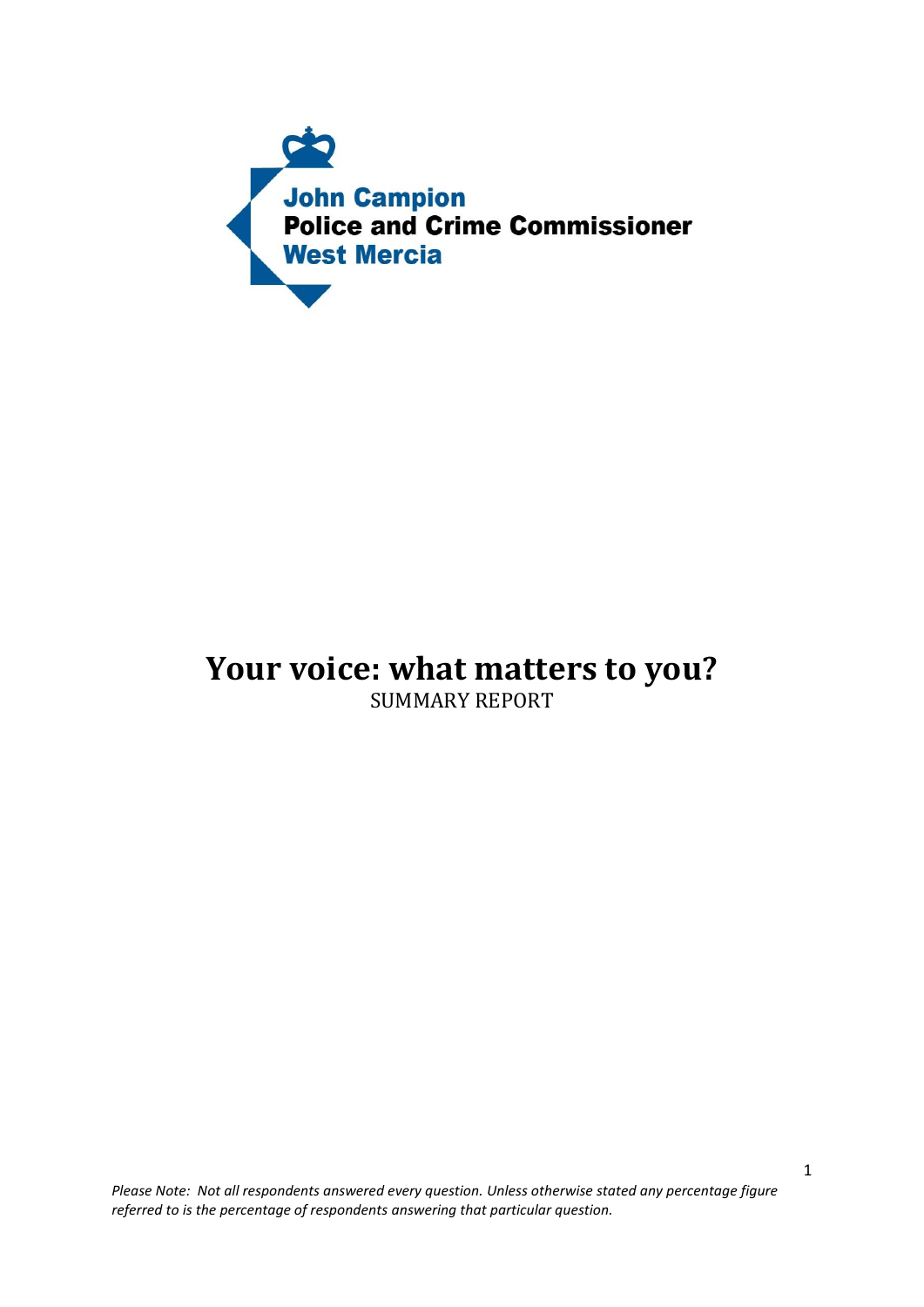# Contents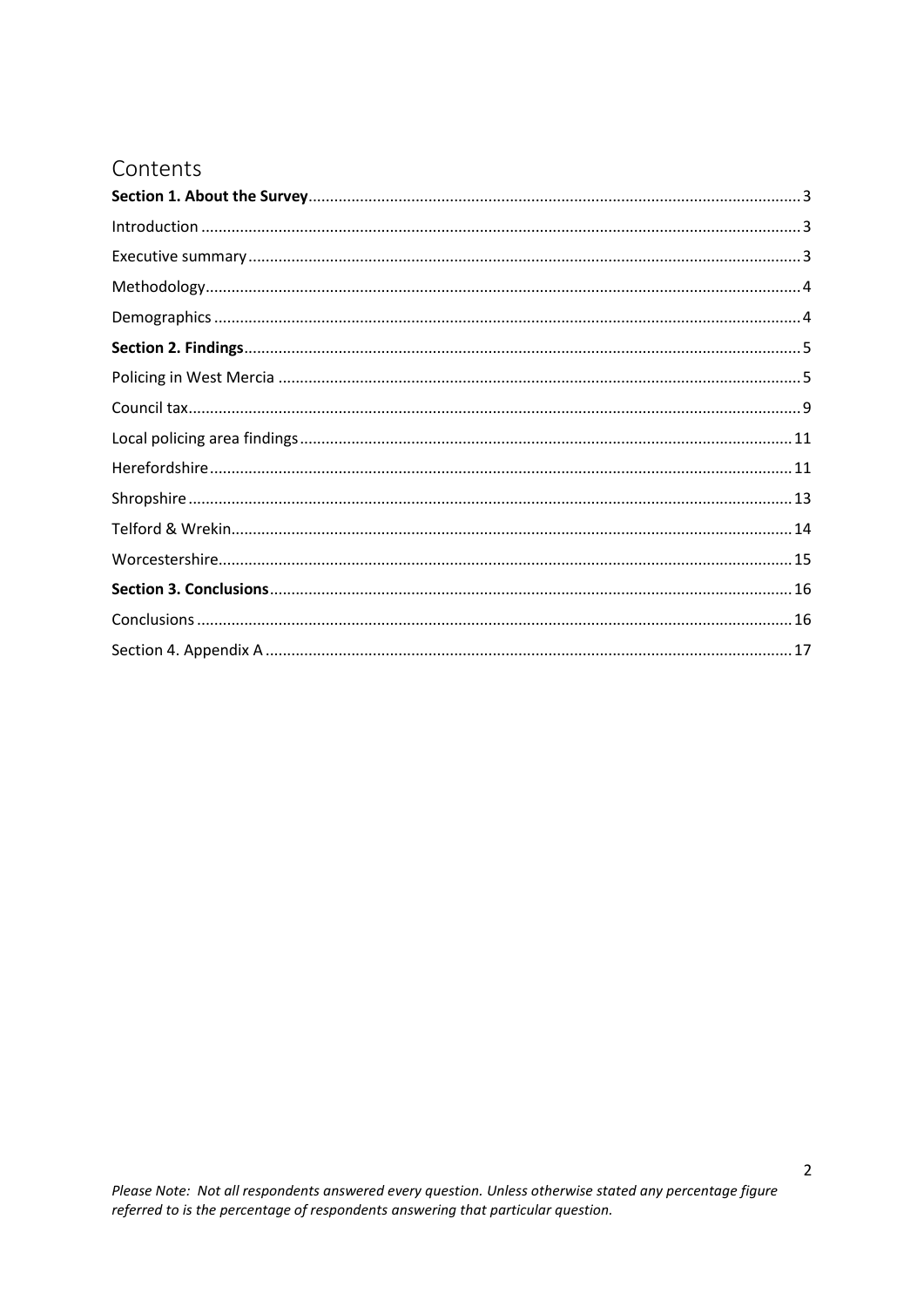# <span id="page-2-0"></span>Section 1. About the Survey

## <span id="page-2-1"></span>Introduction

This report provides a summary of findings from the Police and Crime Commissioner's (PCC) Your Voice- what matters to you survey. The survey went live on the 5<sup>th</sup> October 2020 and closed on the 2<sup>nd</sup> November 2020.

The purpose of the survey is to understand the views members of the public on local policing, contact and engagement, crime and anti-social behavioural issues and views towards the council tax precept to help inform both the PCC and the police force. This includes identifying views towards policing and what priorities are important to the public. It provides the local communities a voice on issues they feel affect their local area.

Findings have been supported with data from the PCC's Public Confidence and Perceptions survey Q2 20/21 and the 2020 PCC Town and Parish Council survey.

#### <span id="page-2-2"></span>Executive summary

In total 1395 responses were received. It is important to note that of the 1395, 399 of responses were only partially completed so were disqualified from the final results. As a result the report is based off of 995 responses. This report only reflects the views of those individuals who submitted a return. It is not possible to conclude that the findings are representative of all within West Mercia.

#### Policing in West Mercia

- Around 72% of respondents suggest they feel safe in their local area although 67% say they feel worried about the level of crime in their area.
- Around 58% of respondents think that there has been an increase in the level of crime and ASB over the last 12 months whilst 32% think there has been no change.
- Around 54% of respondents don't agree that the local police are dealing with issues that matter to them with the remaining 46% saying they do.
- The majority of respondents (67%) agree that the police do a good job.
- Respondents are more confident they could access the police in an emergency than in a non-emergency
- Issues seen as being a problem in local areas included ASB, rural crime, criminal damage/vandalism, drugs and road safety whilst domestic burglary, violent crime and vehicle crime were seen as less of a problem.
- The majority of respondents (53%) felt that they level of policing had remained the same whilst 38% perceived a decrease and only 8% perceived an increase.
- ASB and burglary and theft were most common ranked as a high issue or priority whilst preventing re-offending and supporting victims was ranked as least.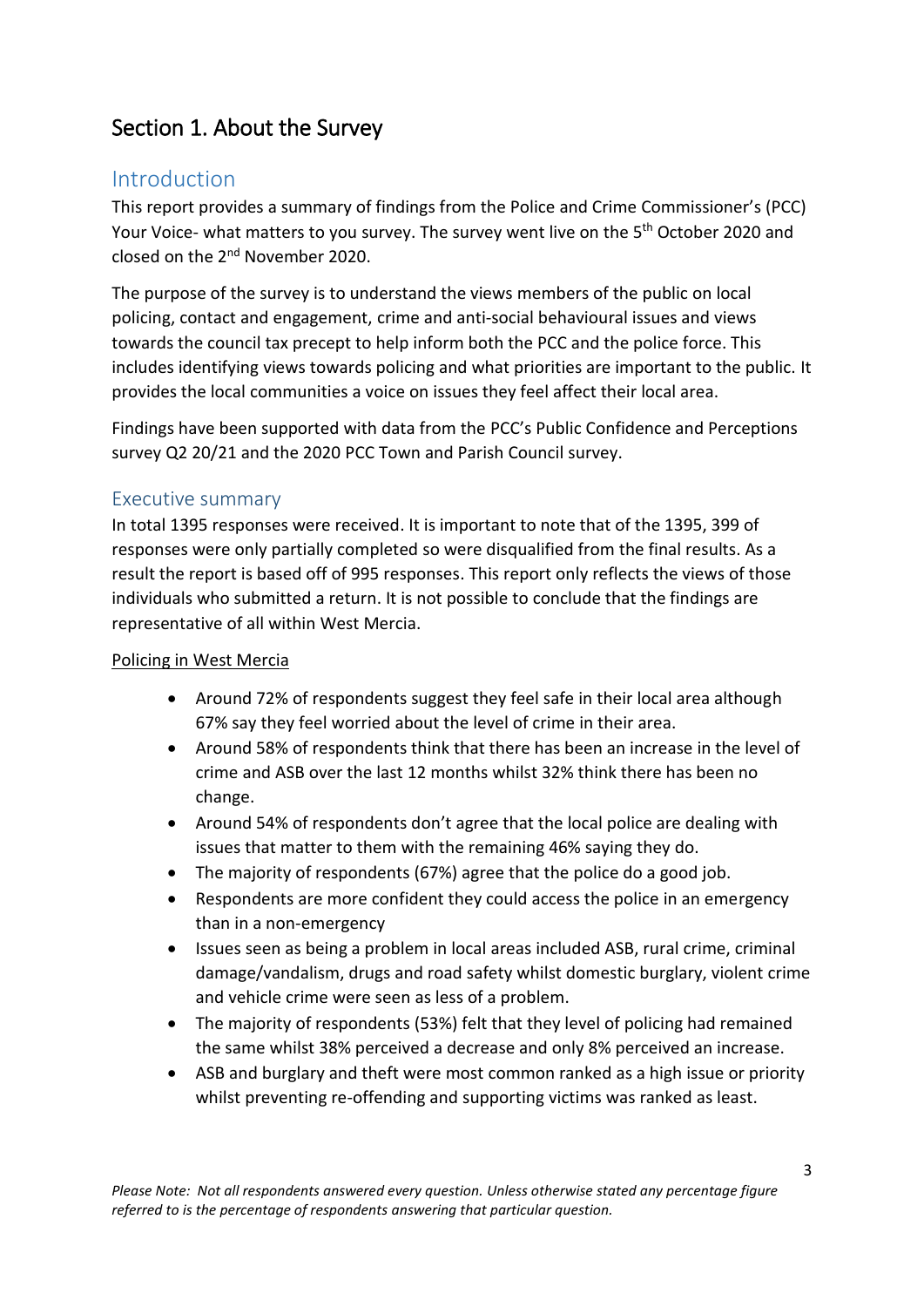#### Council tax

- Around 58% of respondents suggest they would be willing to pay more council tax to maintain existing levels of service
- Of those 58% that said yes to paying more:
	- o 31% would be willing to pay £20 extra
	- o 27% would be willing to pay £10 extra
	- o 23% would be willing to pay £5 extra
	- o 11% would be willing to pay £2.50 extra and
	- o 8% would be willing to pay £15 extra.
- When asked to assign tokens representing money to a number of different areas the average money assigned was as follows from most tokens assigned compared to least.
	- o Visible Policing (most tokens assigned)
	- o Resources to tackle serious crimes (i.e domestic abuse, sexual violence and CSE)
	- o Reforming police IT and improving technology for officers and staff
	- o Resources to tackle road safety
	- o Crime Prevention initiatives
	- o Supporting victims
	- o Police infrastructure and estates
	- o Reducing re-offending (least tokens assigned)

### <span id="page-3-0"></span>Methodology

This survey consists of multiple choice questions looking at policing in West Mercia and Council tax. This survey was accessed online via a link published on PCC social media and the webpage for all to access.

The survey went live on the 5<sup>th</sup> October 2020 and closed on the 2<sup>nd</sup> November 2020. A total of 995 complete responses were received and analysed to create this report. A copy of the survey questions can be found in Appendix A.

### <span id="page-3-1"></span>**Demographics**

This survey was made public for all to complete. The break down from the 995 responses can be seen in the table below.

| <b>Policing Area</b> | Count | Percent % |
|----------------------|-------|-----------|
| Worcestershire       | 654   | 65        |
| Shropshire           | 176   | 18        |
| Telford & Wrekin     | 78    | 8         |
| Herefordshire        | 76    | 8         |
| Other                | 12    |           |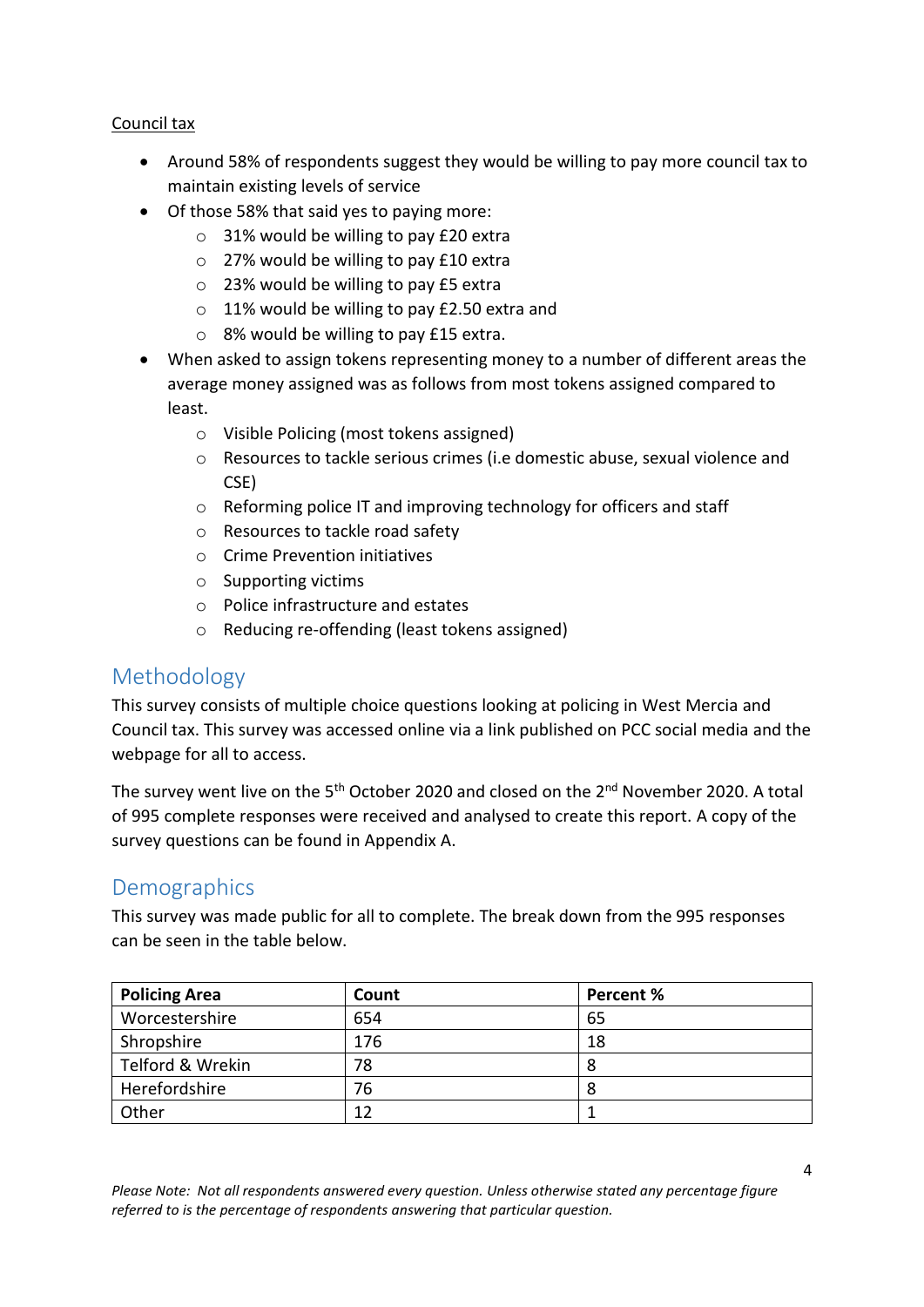Of the 'other' responses, 7 were from individuals outside of the West Mercia force area, in areas that border West Mercia.

Around 98% of respondents were responding as a member of the public with the remaining 2% responding as a business owner.

# <span id="page-4-0"></span>Section 2. Findings

# <span id="page-4-1"></span>Policing in West Mercia

The first set of questions in the survey were associated with perceptions around crime and antisocial behaviour in the area and overall perceptions of the local police.

When asked to rate on a scale of 0-10 of how safe they felt in their local area, with 0 being very unsafe and 10 being very safe, around 72% of respondents ranked from 5 to 10 suggesting that they felt safe to very safe.

Although the majority felt safe, when asked to rate how worried they were about the level of crime in their area. With 0 being not at all worried and 10 being very worried, the graph shows that around 67% of respondents feel worried to very worried about the level of



Respondents were asked if they thought there had been a change in the level of crime or anti-social behaviour in their area. Around 58% responded that they perceive an increase in

the level of crime, whilst 32% perceive no change and 3% perceive a decrease. Comparatively, the latest public confidence and perception survey found that 72% of residents felt it was about the same whilst 14% thought there was an increase and only 5% felt there had been a decrease in crime and ASB levels.

6. Over the last 12 months, do you think there has been a change in the level of crime or anti-social behaviour in your area?

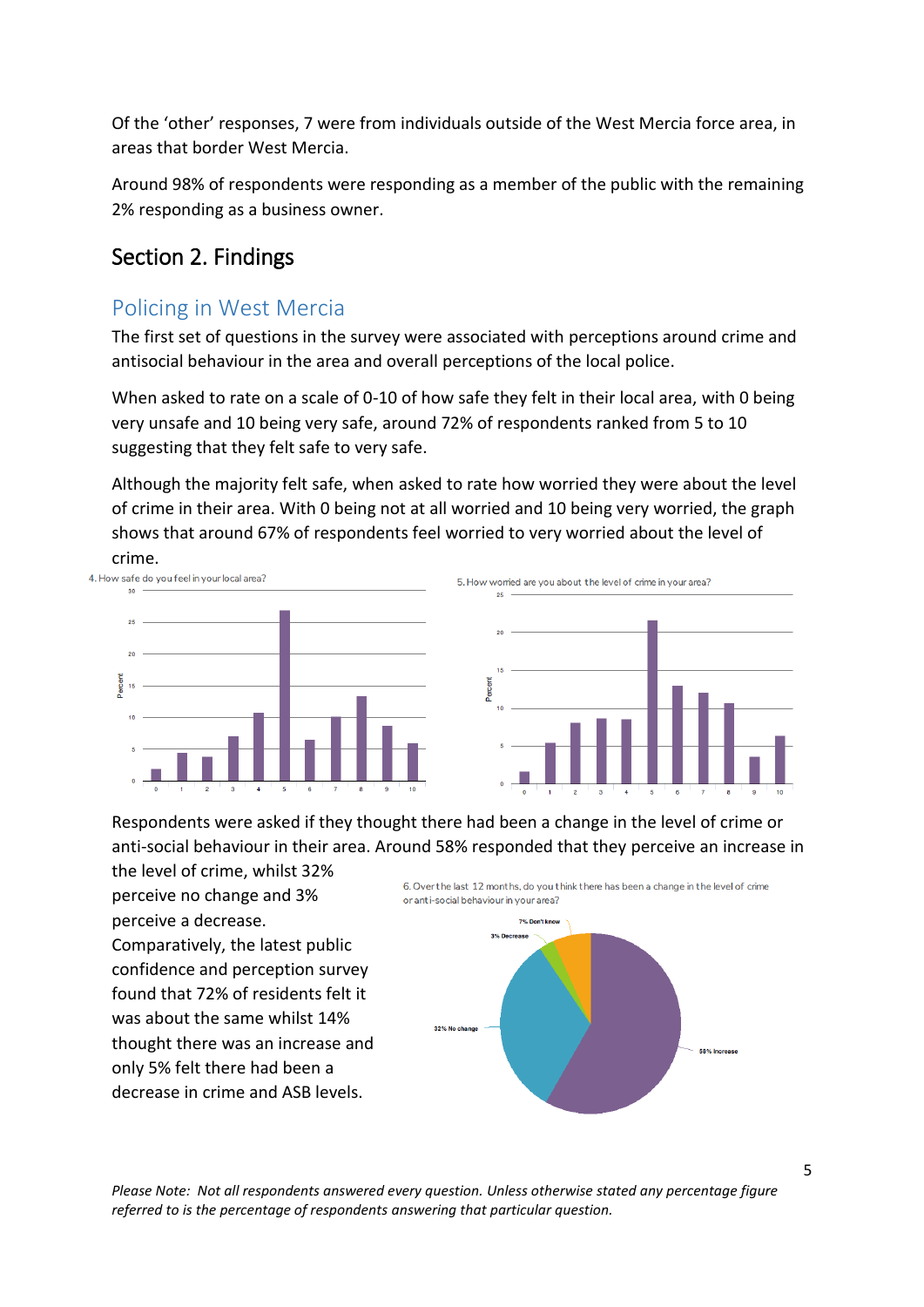Shown in the below graph is perceptions of whether police are dealing with the issues that matter most to respondents. It shows that the 54% don't think police are dealing with issues whilst the remaining 46% think they are. When asked to explain why they thought police weren't dealing with issues that mattered most, responses included lack of resources, little visibility/presence, not dealing with drug dealing and ASB and lack of investigating around burglary, theft and rural crime.

Alternatively, in the 2020 Town and Parish Council Survey when asked if the council had confidence in the police to resolve crime and disorder issues raised in the community, 53%

agreed whilst only 23% disagreed. This increased to 72% of residents in the public confidence and perceptions survey with only 9% disagreeing.



The next question asked respondents to what extent they agreed that 'West Mercia Police do a good job'. Around 68% ranked from 5-10 suggesting they agree to strongly agree that the police do a good job. The remaining 33% ranked from 0-4 suggesting they least agreed with the statement. Similarly, the public confidence and perceptions survey found that 69%



9. To what extent do you agree with the following statement 'West Mercia Police

of residents felt the police were doing a good or excellent job.

When asked how confident they were they could access the police in an emergency, 62% of respondents suggest they were confident. However, this decreased to 43% when asked about contacting the police in a non-emergency. In the public confidence and perceptions survey when asked the same question 94% of respondents were confident they could access the police in an emergency whilst 68% were confident they could in a non-emergency.

For Q12. respondents were asked to tick a box suggesting whether they thought the following issues were 'not a problem at all', 'not a very big problem', 'a fairly big problem', a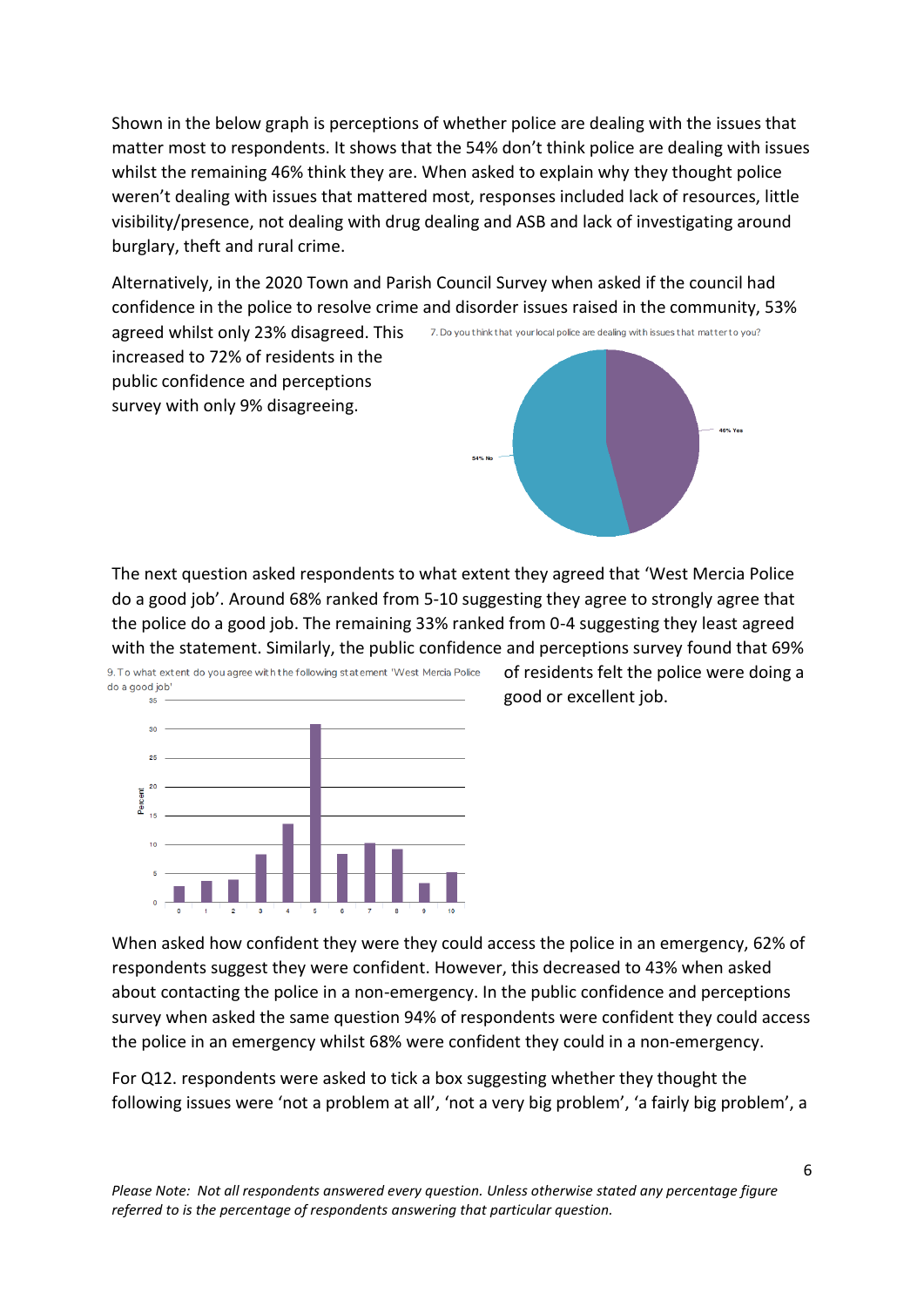

'very big problem' or 'don't know'. The below chart shows the responses given but 'don't know' responses have been removed for ease of interpretation.

*Please Note: Not all respondents answered every question. Unless otherwise stated any percentage figure referred to is the percentage of respondents answering that particular question.*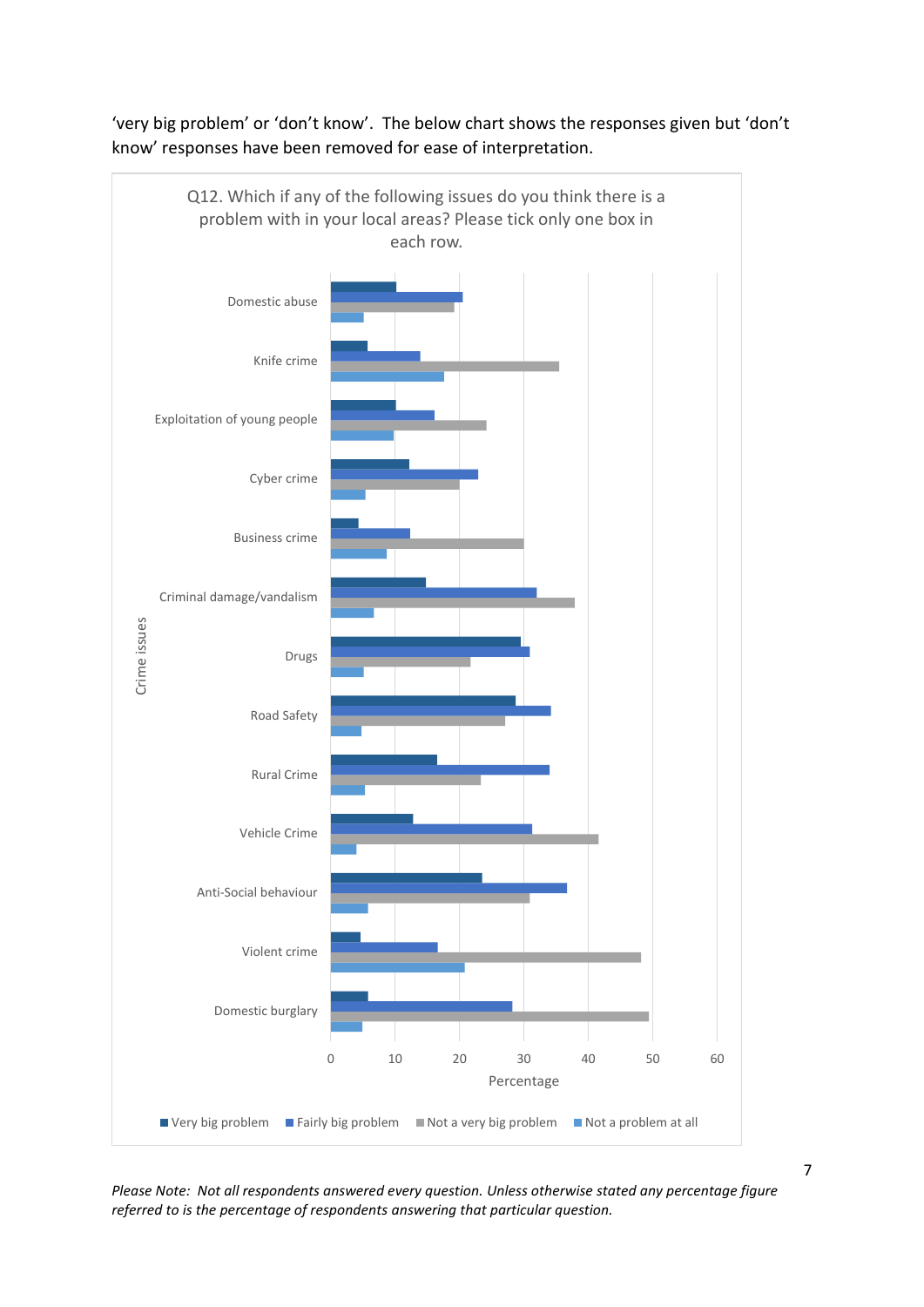When asked how satisfied they were with the level of police presence in their community,

only 43% ranked from 0-5 suggesting they were satisfied whilst the remaining 57% ranked from 0-4 suggesting they were least satisfied. However, in the latest public confidence and perception survey 62% of residents say they are satisfied with the level of policing in their community with only 18% suggesting they are dissatisfied. In the Town and Parish Council survey, when asked how they would rate the level of contact



councils have with the police, 46% rated the response as excellent or good.

For Q14, respondents were asked whether over the last 12 months they had perceived a change in the level of policing in their area. The majority of 53% suggest that they perceive no change, whilst 39% perceive a decrease and only 7% perceive an increase. The latest public confidence and perceptions survey found that 74% thought it was about the same, 11% perceived an increase and 10% perceived a decrease.

| <b>Item</b>                                                                                            | <b>Overall</b><br>Rank | Rank<br><b>Distribution</b>               | ł<br>r |
|--------------------------------------------------------------------------------------------------------|------------------------|-------------------------------------------|--------|
| Anti-social behaviour                                                                                  | 1                      |                                           |        |
| Burglary and theft                                                                                     | $\overline{2}$         | THE R                                     | ć      |
| Police presence                                                                                        | 3                      |                                           | ŗ      |
| Police response (speed that officers respond to<br>non emergency and emergency calls and<br>incidents) | 4                      | W                                         |        |
| Road safety                                                                                            | 5                      |                                           |        |
| Serious and organised crime (drug dealing, knife<br>crime)                                             | 6                      | ш                                         |        |
| <b>Rural crime</b>                                                                                     | 7                      | Ш                                         |        |
| Domestic abuse                                                                                         | 8                      | Ш                                         |        |
| Hidden crimes (cyber crime, modern slavery,<br>human trafficking, fraud, child sexual exploitation)    | 9                      | Ш                                         |        |
| <b>Supporting victims</b>                                                                              | 10                     |                                           |        |
| Preventing re-offending                                                                                | 11                     |                                           |        |
|                                                                                                        |                        | Lowe<br>High<br>st<br>est<br>Rank<br>Rank |        |

The below table shows the response to Q15 where respondents were asked to rank the key community safety issues/priorities that concerns them the most. It shows that anti-social

> behaviour and burglary and theft were most commonly ranked as the top priority whilst preventing reoffending and supporting victims were less of a priority.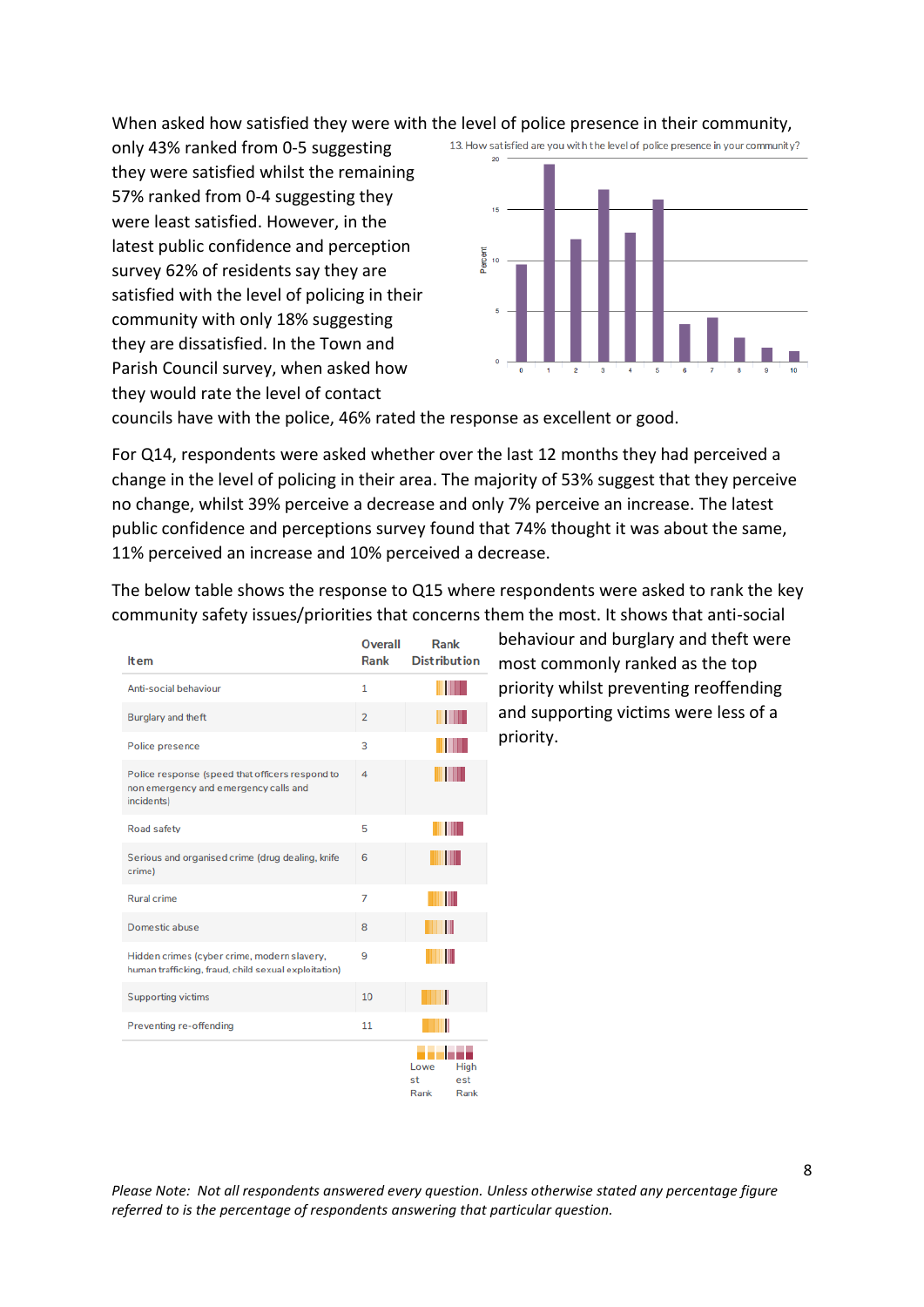When asked whether they thought they got value for money from West Mercia Police, 56% of respondents ranked from 5-10 suggesting they thought they got value for money, whilst the remaining 44% felt they got less value for money.

# <span id="page-8-0"></span>Council tax

The next part relates to the council tax precept. As part of the PCC's role he is responsible for setting the budget for policing including how much council tax residents in West Mercia contribute to policing. When asked if they would be willing to pay more council tax to

maintain existing levels of service if funding was impacted as a result of COVID-19, 58% of respondents say they would contribute more whilst the remaining 42% said no.



Of the 58% respondents that said yes to

paying more council tax, they were given 5 options (£2.50, £5, £10, £15 and £20) and asked how much extra they would be willing to pay. Around 31% of respondents, the majority, answered that they would be prepared to pay an extra £20 a year, followed by 27% for £10,

18. If yes, by how much extra? The below options are based on annual figures for a Band D property, see the table below for how that would affect other council tax bands.

23% for £5, 12% for £2.50 and 8% for £15.



To further support this Q19, created a scenario where respondents were given 100 tokens and asked to assign them to a number of key areas, to represent budget setting. The key areas were visible policing, reforming police IT and improving technology for officers and staff, reducing re-offending, crime prevention initiatives, supporting victims, police infrastructure and estates, resources to tackle road safety and resources to tackle serious crimes.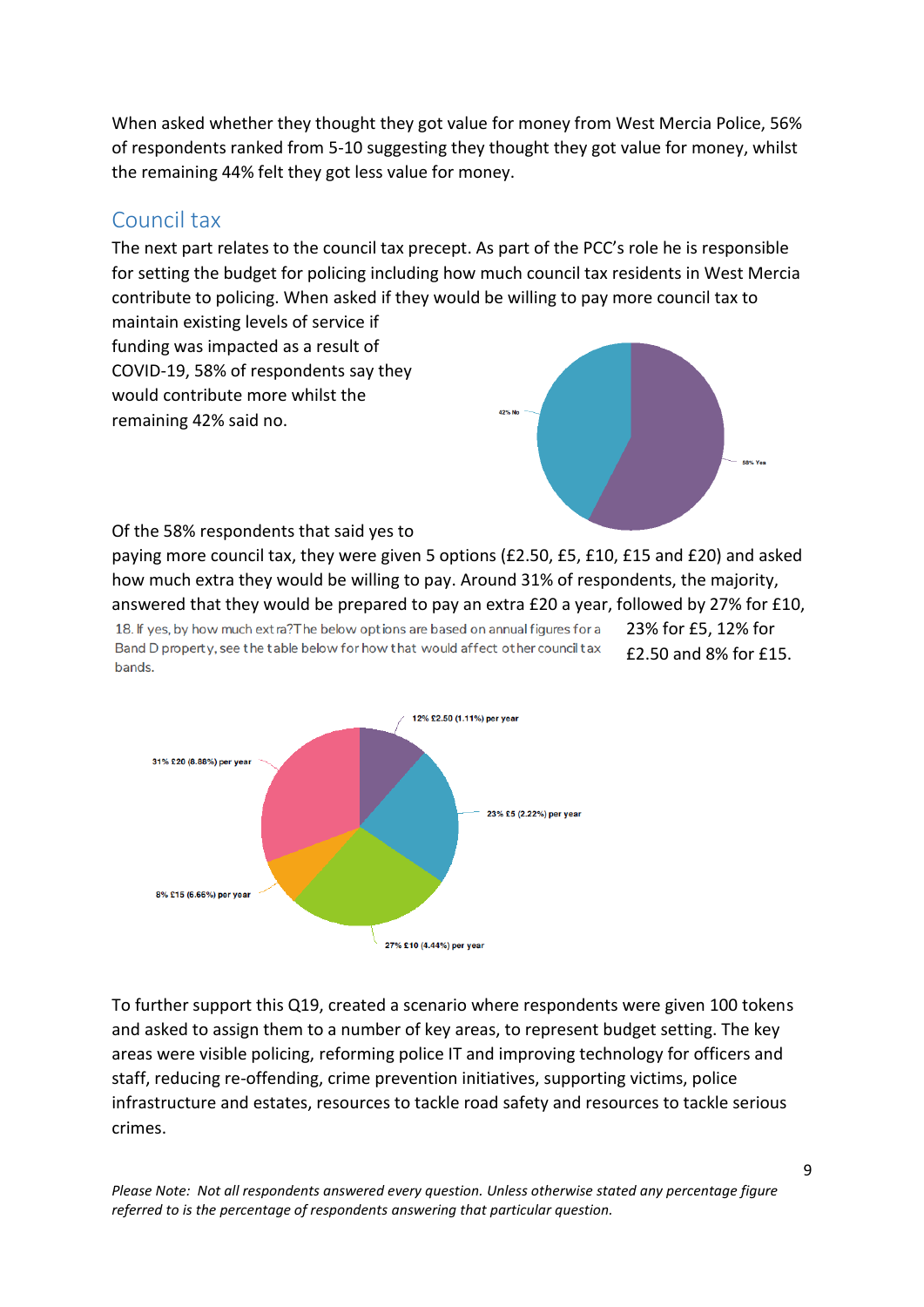The below list demonstrates the order they were placed in from most money spent to least.

- 1. Visible Policing (most tokens assigned)
- 2. Resources to tackle serious crimes (i.e domestic abuse, sexual violence and CSE)
- 3. Reforming police IT and improving technology for officers and staff
- 4. Resources to tackle road safety
- 5. Crime Prevention initiatives
- 6. Supporting victims
- 7. Police infrastructure and estates
- 8. Reducing re-offending (least tokens assigned)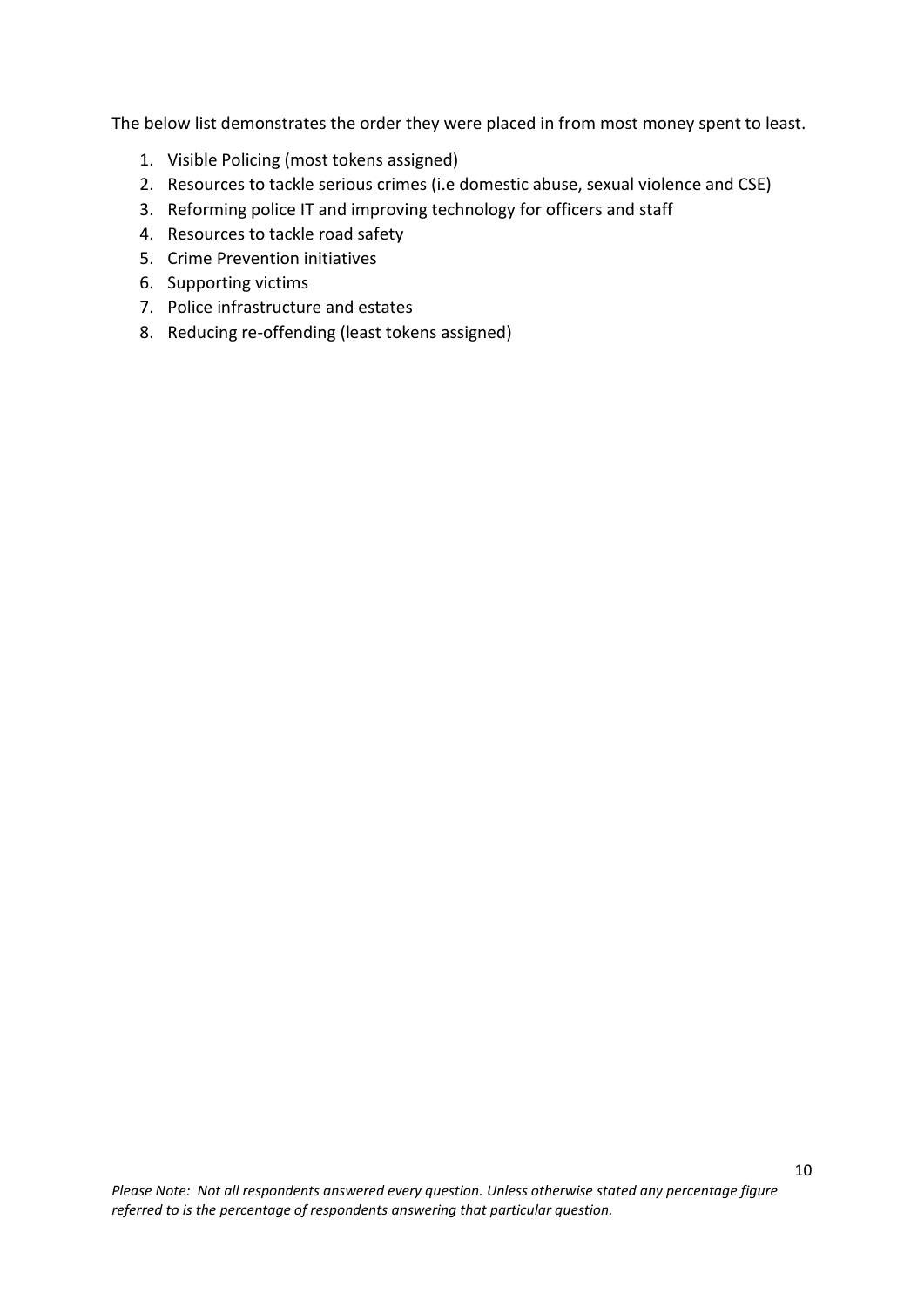# <span id="page-10-0"></span>Local policing area findings

# <span id="page-10-1"></span>Herefordshire

76 responses were received from residents in Herefordshire.

#### **Policing in West Mercia**

- 86% of residents suggested they felt safe to very safe in their local area whilst 61% suggested they are worried about the level of crime in their area.
- When asked if there had been a change in the level of crime and ASB over the last 12 months, 55% perceived an increase, 32% perceived no change and 35% perceived a decrease.
- 51% agree that the police are dealing with issues that matter to them and 72% suggested that they agree that West Mercia Police are doing a good job.
- 65% of respondents are confident they could access the police in an emergency whilst 50% are confident they could access the police in a non-emergency.
- When asked what crime types caused the biggest problem in their area, residents most commonly suggested rural crime and drugs. Those issues ranked as being less of a problem include violent crimes, ASB, vehicle crime and domestic burglary.
- 31% of residents suggest they are satisfied with the level of policing in Herefordshire, whilst the remaining 69% are less satisfied.
- When asked if there had been a change in the level of policing over the last 12 months, 54% say there had been no change in the level of policing, 38% perceived a decrease and 8% perceived an increase.
- Key community safety issues/priority were ranked, the highest ranking issues were road safety, rural crime and police response whilst preventing re-offending and supporting victims were ranked least of a priority.

#### **Council tax**

- When asked if they would be prepared to pay more in council tax to maintain existing levels of service 71% of respondents said yes to increasing council tax
- Of the 71% that said yes to increasing council tax, 32% said they would pay £10, 26% would pay £20, 17% would pay £5, 15% for £2.50 and 9% for £15.
- When asked to assign tokens to budget areas in a scenario. The tokens were assigned in the following order from most tokens spent to least.
	- o Visible policing
	- o Resources to tackle serious crime (i.e. domestic abuse, sexual violence)
	- o Reforming police IT and improving technology for officers and staff.
	- o Crime prevention initiatives
	- o Resources to tackle road safety
	- o Supporting victims
	- o Reducing re-offending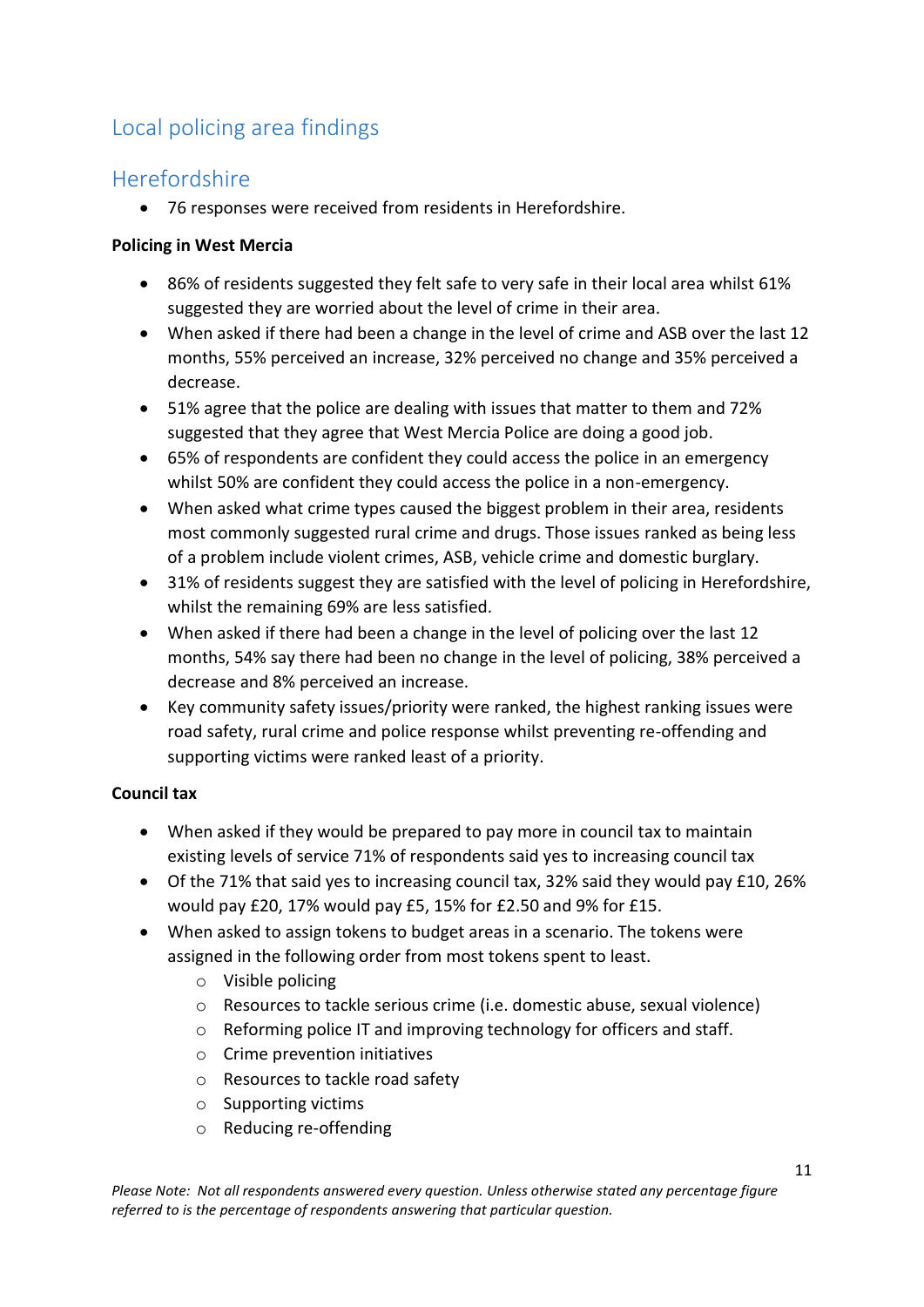o Police infrastructure and estates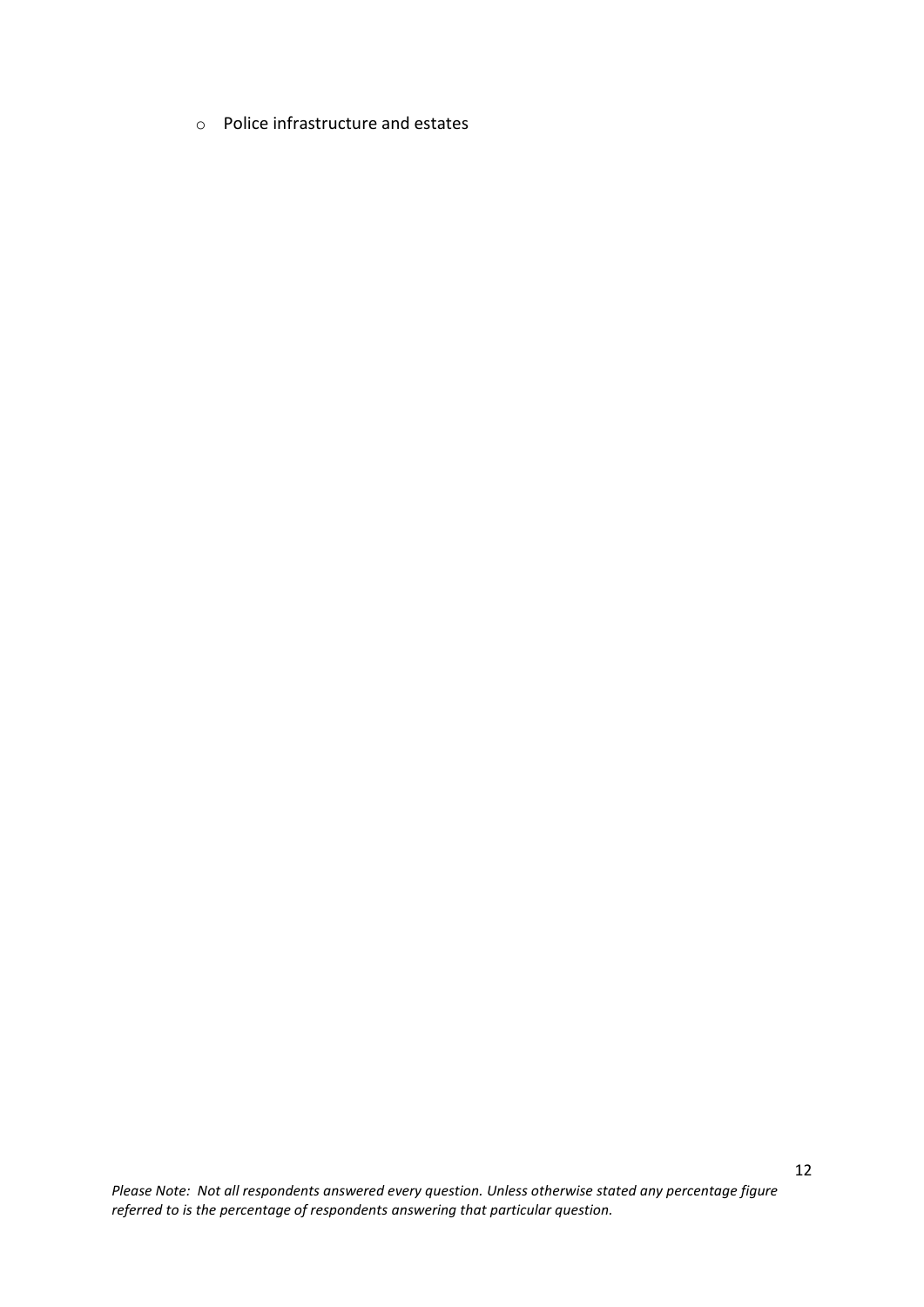# <span id="page-12-0"></span>Shropshire

176 responses were received from residents from Shropshire

#### **Policing in West Mercia**

- 71% of respondents suggested they felt safe in their local area whilst 67% of respondents suggested they are worried about the level of crime in their area.
- 68% perceive an increase in the level of crime of ASB in their area over the last 12 months whilst 3.4% perceive a decrease and 24% no change.
- 63% of respondents say that police are not dealing with issues that matter to them whilst 64% suggest that they agree that West Mercia Police are doing a good job.
- 55% suggest they were confident they could access the police in an emergency whilst only 36% were confident that they could access police in a non- emergency.
- When asked what crime types caused the biggest problem, residents most commonly suggested rural crime, roads safety, drugs and ASB. Those seen as less of a problem include domestic burglary, violent crime, vehicle crime, criminal damage and knife crime.
- Only 20% of residents suggest they are satisfied with the level of policing in Shropshire, the remaining 80% are not.
- When asked if there had been a change in the level of policing over the last 12 months, 49% of respondents think policing has remained the same, 46% think there has been a decrease, and the remaining 4% perceive an increase.
- Key community safety issues/priority were ranked, the highest ranking issues were ASB and police presence whilst supporting victims and preventing re-offending was most commonly ranked as least important.

#### **Council tax**

- When asked if they would be prepared to pay more in council tax to maintain existing levels of service. 52% said they would be prepared to pay extra council tax whilst the remaining 48% say they wouldn't.
- Of the 52% that said yes to the above question, 43% said they would pay £20 more a year, 21% £10 a year, 20% £5, 11% £2.50 and 4% £15 extra a year.
- When asked to assign tokens to budget areas in a scenario. The tokens were assigned in the following order from most tokens spent to least.
	- o Visible policing (most tokens spent)
	- o Resources to tackle serious crimes (i.e domestic abuse, sexual violence)
	- o Reforming police IT and improving technology for officers and staff
	- o Resources to tackle road safety
	- o Crime prevention initiatives
	- o Police infrastructure and estates
	- o Supporting victims
	- o Reducing re-offending.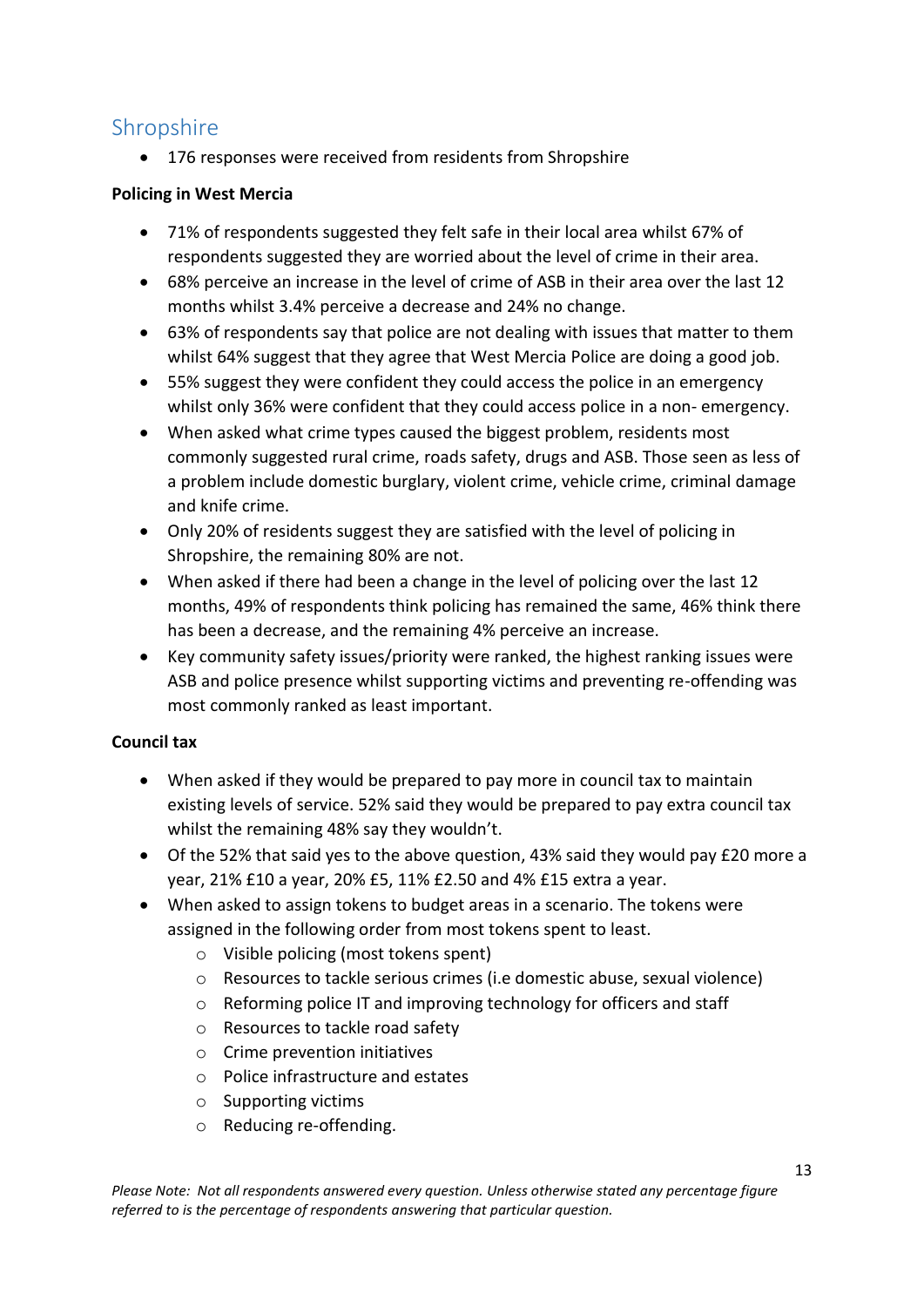# <span id="page-13-0"></span>Telford & Wrekin

78 responses were received form residents in Telford and Wrekin

#### **Policing in West Mercia**

- 57% residents suggested they felt safe in their local area whilst 80% suggest they are worried about the level of crime in their area.
- 68% perceive an increase in the level of crime of ASB in their area over the last 12 months whilst, 17% perceive no change and 4% perceive a decrease.
- 55% of respondents say that the police aren't dealing with issues that matter to them whilst 72% suggest they agree that West Mercia Police are doing a good job.
- Around 65% are confident they could access the police in an emergency whilst only 37% are confident they could access the police in a non-emergency.
- When asked what crime types caused the biggest problem in their area, residents most commonly suggested ASB, road safety, exploitation of young people and drugs. Those issues ranked as being less of a problem include domestic burglary, violent crimes and vehicle crimes.
- 31% of residents suggest they are satisfied with the level of policing in Telford, whilst the remaining 69% suggesting they are least satisfied.
- When asked if there had been a change in the level of policing over the last 12 months, 54% say there had been no change in the level of policing, 13% perceived an increase and 32% perceive a decrease.
- Key community safety issues/priority were ranked, the highest ranking issues were ASB, serious and organised crime and police response whilst rural crime and supporting victims were ranked as less of a priority.

#### **Council tax**

- When asked if they would be prepared to pay more in council tax to maintain existing levels of service, 49% of resident said yes to council tax increase whilst the remaining 51% said no.
- Of the 49% that said yes, 26% of them would be willing to pay £20, 26% for £10, 26% for £5, 16% would pay £2.50 and 5% £15.
- When asked to assign tokens to budget areas in a scenario. The tokens were assigned in the following order from most tokens spent to least.
	- o Resources to tackle serious crime (i.e domestic abuse, sexual violence etc.)
	- o Visible policing
	- o Reforming police IT and improving technology for officers and staff
	- o Reducing reoffending
	- o Supporting victims
	- o Crime prevention initiatives
	- o Resources to tackle road safety
	- o Police infrastructure and estates.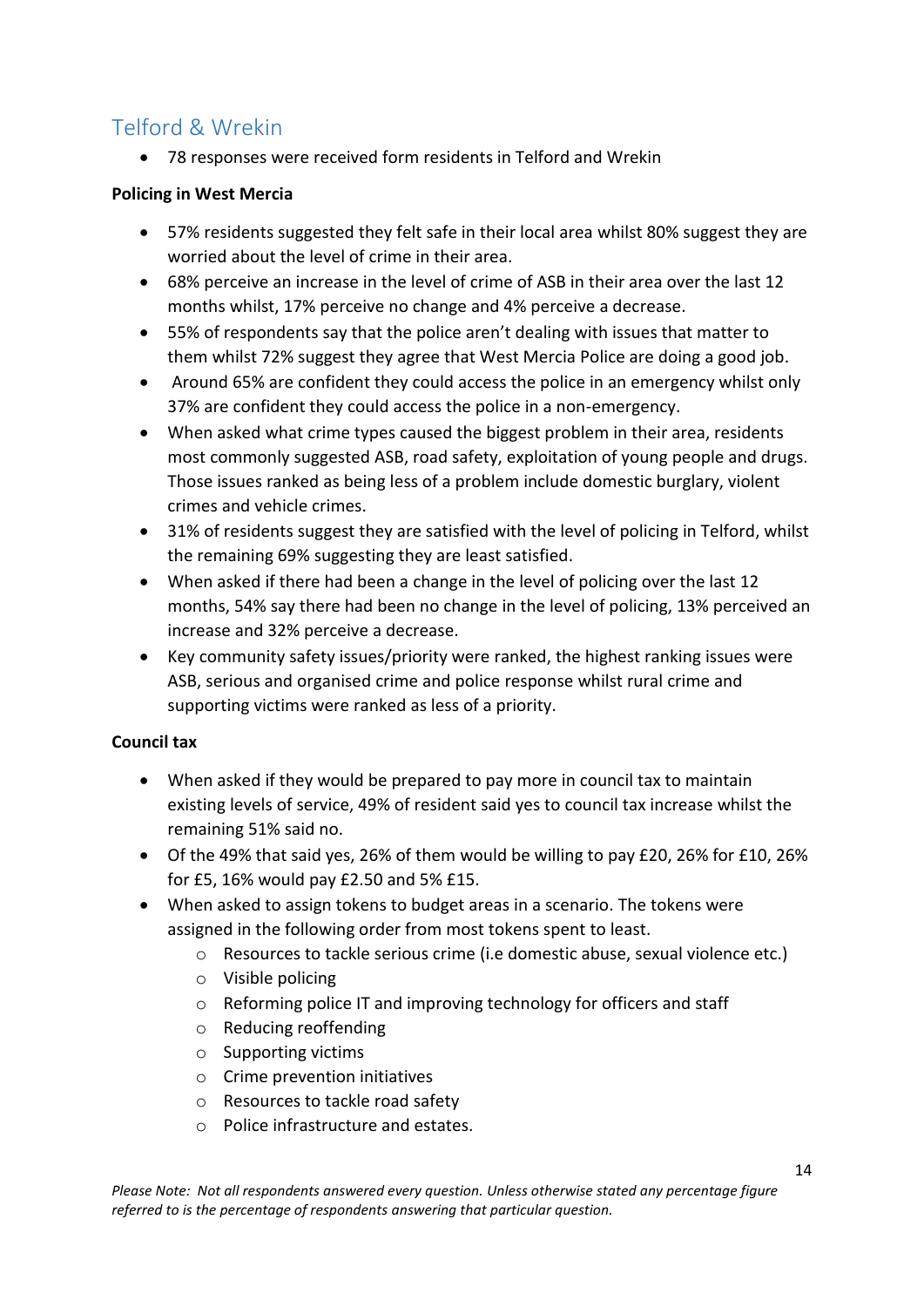### <span id="page-14-0"></span>Worcestershire

Worcestershire accounted for the most responses with 654 respondents.

#### **Policing in West Mercia**

- 73% of residents suggested they felt safe in their local area whilst 67% suggest they are worried about the level of crime in their area.
- When asked if there had been a change in the level of crime and ASB over the last 12 months, 54% perceived an increase, 37% perceived no change and 3% perceived a decrease.
- 48% agree that the police are dealing with issues that matter to them whilst 68% suggest that they agree that West Mercia Police are doing a good job.
- 63% of respondents are confident that they could access the police in an emergency whilst only 45% are confident they could access the police in a non-emergency.
- When asked what crime types caused the biggest problem in their area, residents most commonly suggested ASB, road safety and drugs. Those issues ranked as being less of a problem include knife crime and violent crime.
- 31% of residents suggest they are satisfied with the level of policing in Worcestershire, whilst the remaining 69% are less satisfied.
- When asked if there had been a change in the level of policing over the last 12 months, 55% say there had been no change, 37% perceived a decrease and 8% perceived an increase.
- Key community safety issues were ranked, the highest ranking issues were burglary and theft, ASB and police presence whilst preventing re-offending and supporting victims were ranked least of a priority.

#### **Council tax**

- When asked if they would be prepared to pay more in council tax to maintain existing levels of service 59% of respondents said yes to increasing council tax.
- Of the 59% that said yes to increasing council tax, 29% said they would pay £10, 29% would pay £20, 24% would pay £5, 10% for £2.50 and 9% for £15.
- When asked to assign tokens to budget areas in a scenario. The tokens were assigned in the following order from most tokens spent to least.
	- o Visible policing
	- o resources to tackle serious issues (i.e domestic abuse, sexual violence)
	- o Reforming police IT and improving technology for officers and staff
	- o Resources to tackle road safety
	- o Crime prevention initiatives
	- o Supporting victims
	- o Police infrastructure and estates
	- o Reducing reoffending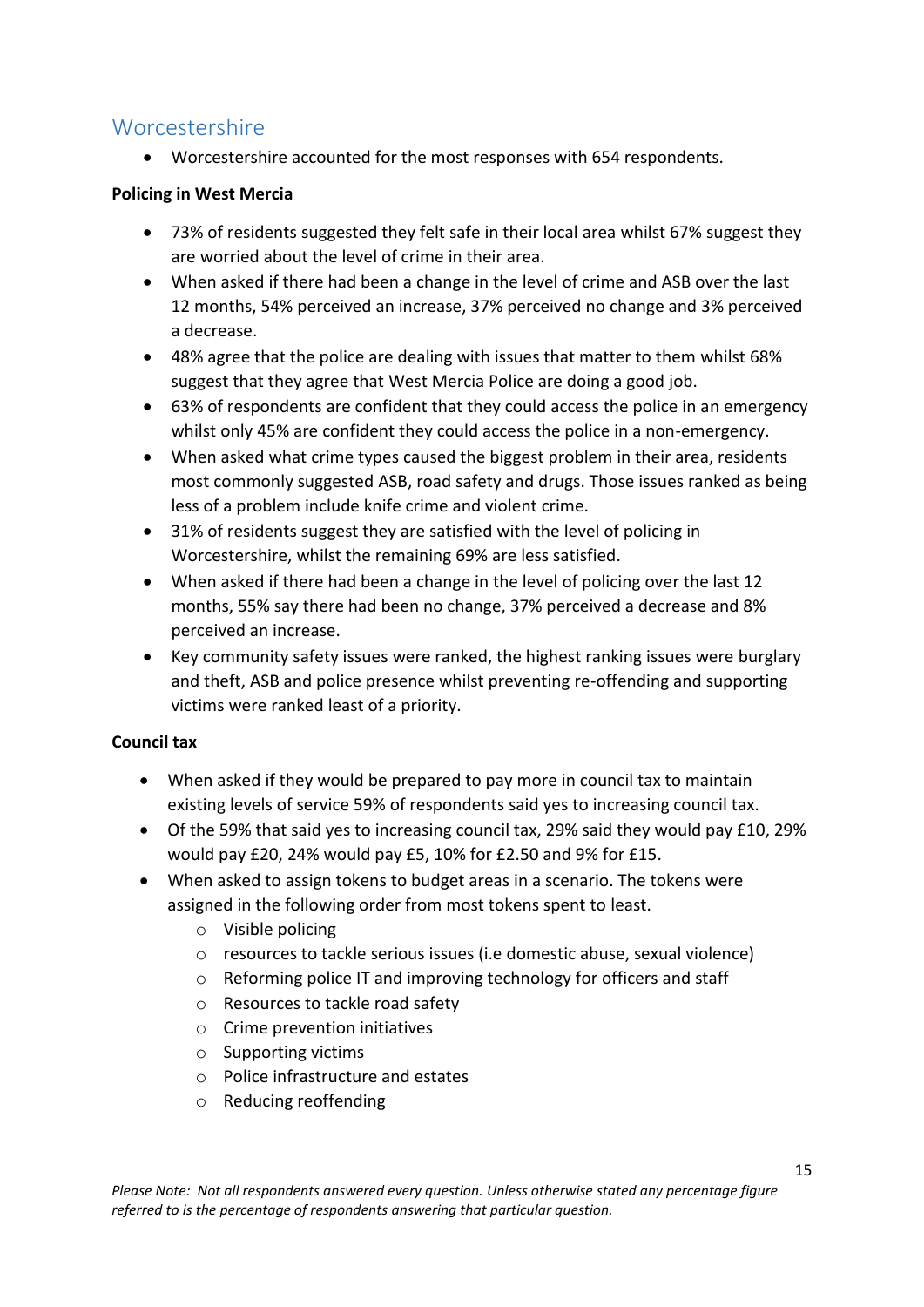# <span id="page-15-0"></span>Section 3. Conclusions

### <span id="page-15-1"></span>**Conclusions**

Although, there is no consistent coverage of responses with Worcestershire accounting for the majority of responses, the results still provide an insight into resident's views or local policing.

Overall, responses show support for the police with the majority agreeing that they are doing a good job and that residents feel safe in their local area. However, although the majority of residents were confident they could access the police in an emergency, less were confident they could access the police in a non-emergency. Residents were also less satisfied with the level of police presence in their local areas.

Issues seen as being less of a problem in local areas include burglary, theft and violent crimes whilst ASB, criminal damage, rural crime, drugs and roads safety were seen as being a bigger problem. Reducing reoffending and supporting victims was seen as less of a community safety issue.

The majority of residents would be willing to contribute more council tax to maintain the existing level of service if funding was impacted by COVID-19, with the majority willing to pay an extra £20 per year. Residents think more money should be spent on visible policing and resources to tackle serious crime whilst less should be spent on reducing re-offending and police infrastructure and estates.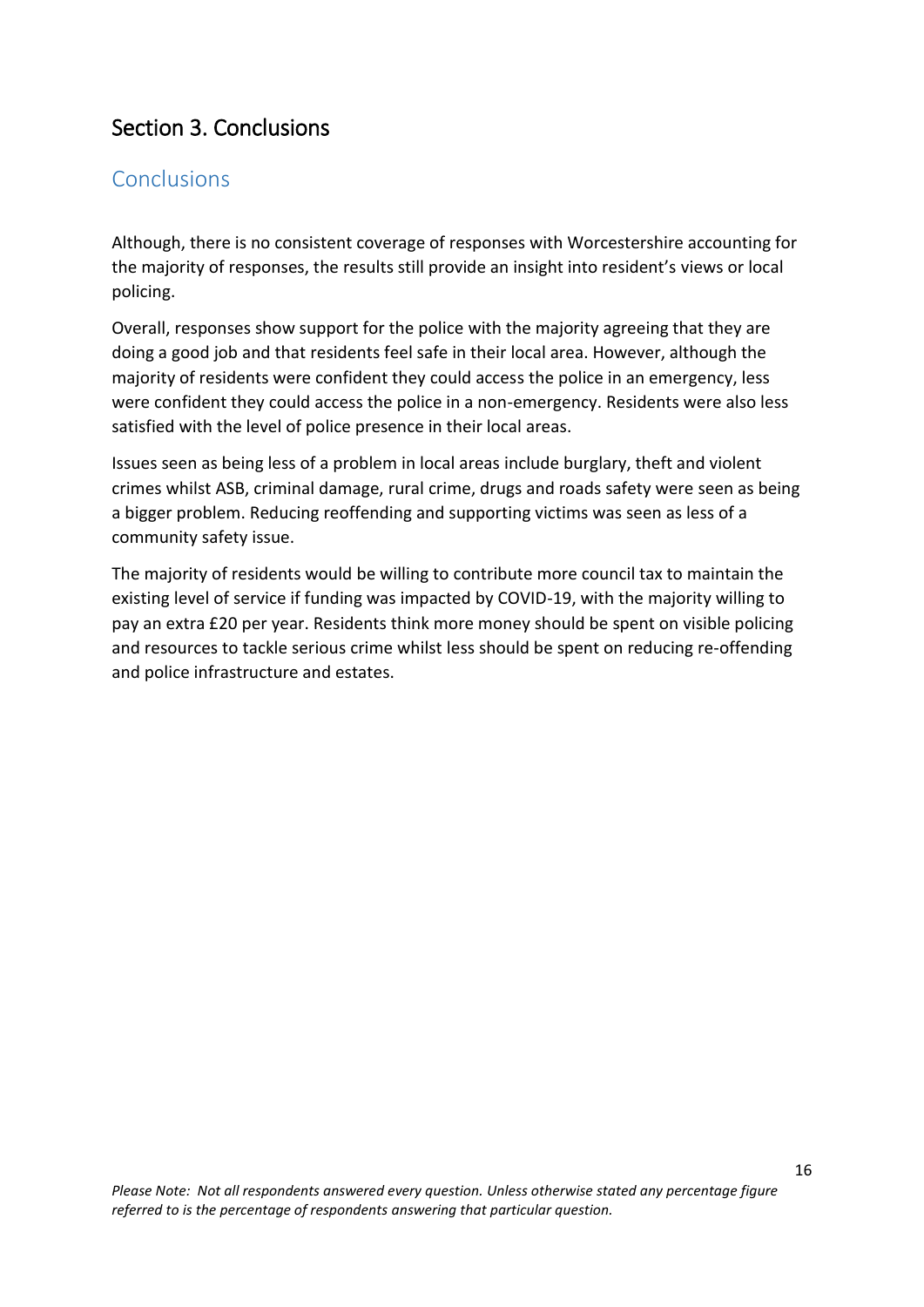<span id="page-16-0"></span>Section 4. Appendix A Survey Questionnaire 2020

Your voice - what matters to you?

Hello

**Ahead of setting next year's budget for your police force and victim services, I'm using this survey to seek the views of communities across Herefordshire, Shropshire, Telford & Wrekin and Worcestershire.**

**I will continue to ensure that your views are at the heart of my decision making as your Commissioner. With the Covid pandemic having an impact on the economy, and wider public finances, there are greater uncertainties than usual as we head towards next year's policing budget.**

**In this survey you will be asked about your priorities, what it's like where you live from a policing perspective, and in which areas of policing you would choose to spend more or less money.**

**The survey should take no longer than 10 minutes to complete.**

**Thank you for taking the time.**

**John Campion Police and Crime Commissioner West Mercia**

#### Public consultation

*1) Are you a resident of West Mercia?\** ( ) Yes ( ) No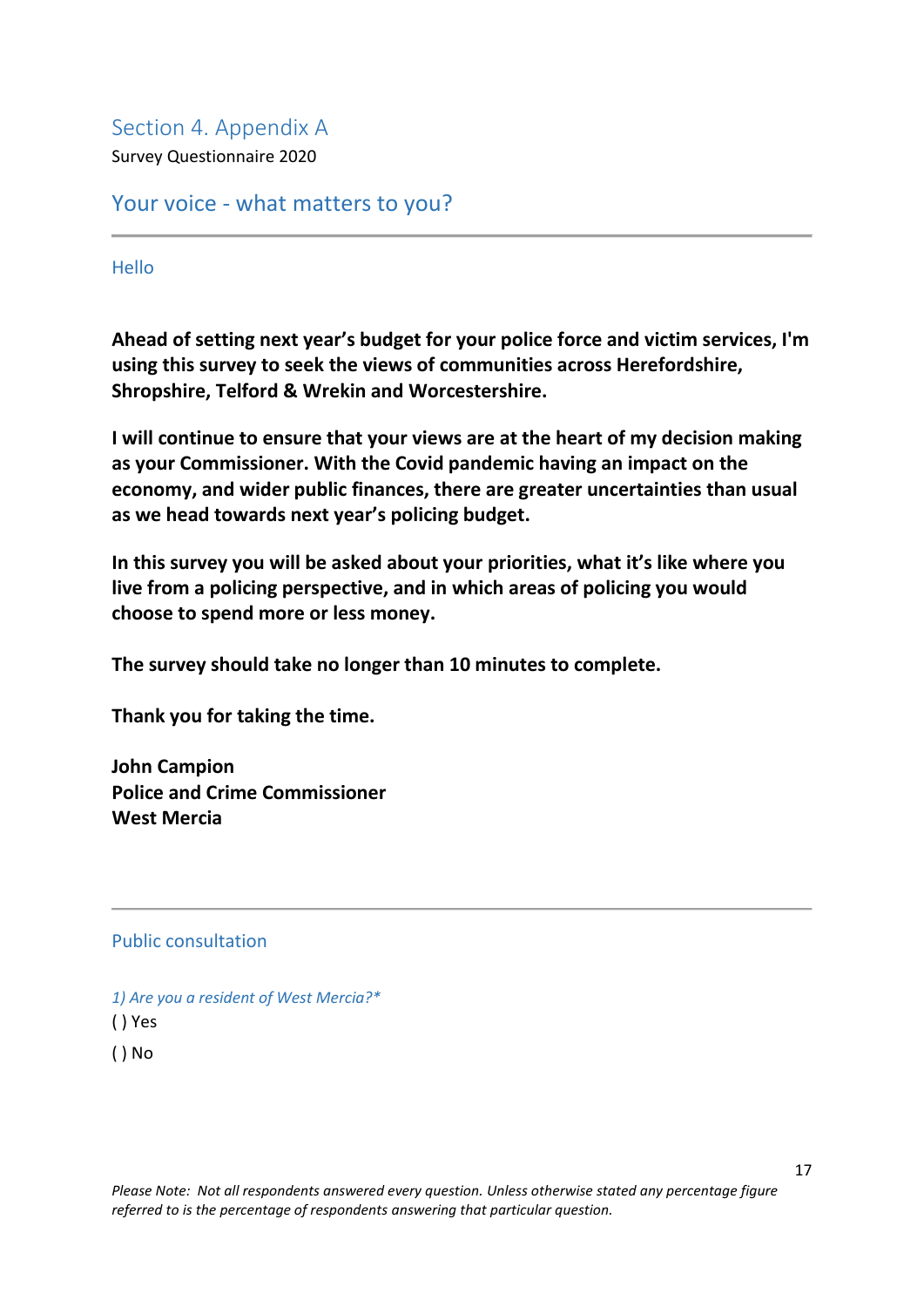| 2) Which area do you live in?* |
|--------------------------------|
| () Shropshire                  |
| () Telford & Wrekin            |
| () Herefordshire               |
| () Worcestershire              |
| () Other (please state):       |
|                                |

*3) Are you responding as:\**

( ) A member of the public

( ) A business owner

#### Policing in West Mercia

| 4) How safe do you feel in your local area?* |  |
|----------------------------------------------|--|
|                                              |  |

| 5) How worried are you about the level of crime in your area?* |    |
|----------------------------------------------------------------|----|
|                                                                | 10 |

*6) Over the last 12 months, do you think there has been a change in the level of crime or anti-social behaviour in your area?\**

( ) Increase

( ) No change

( ) Decrease

( ) Don't know

*7) Do you think that your local police are dealing with issues that matter to you?\**

( ) Yes

( ) No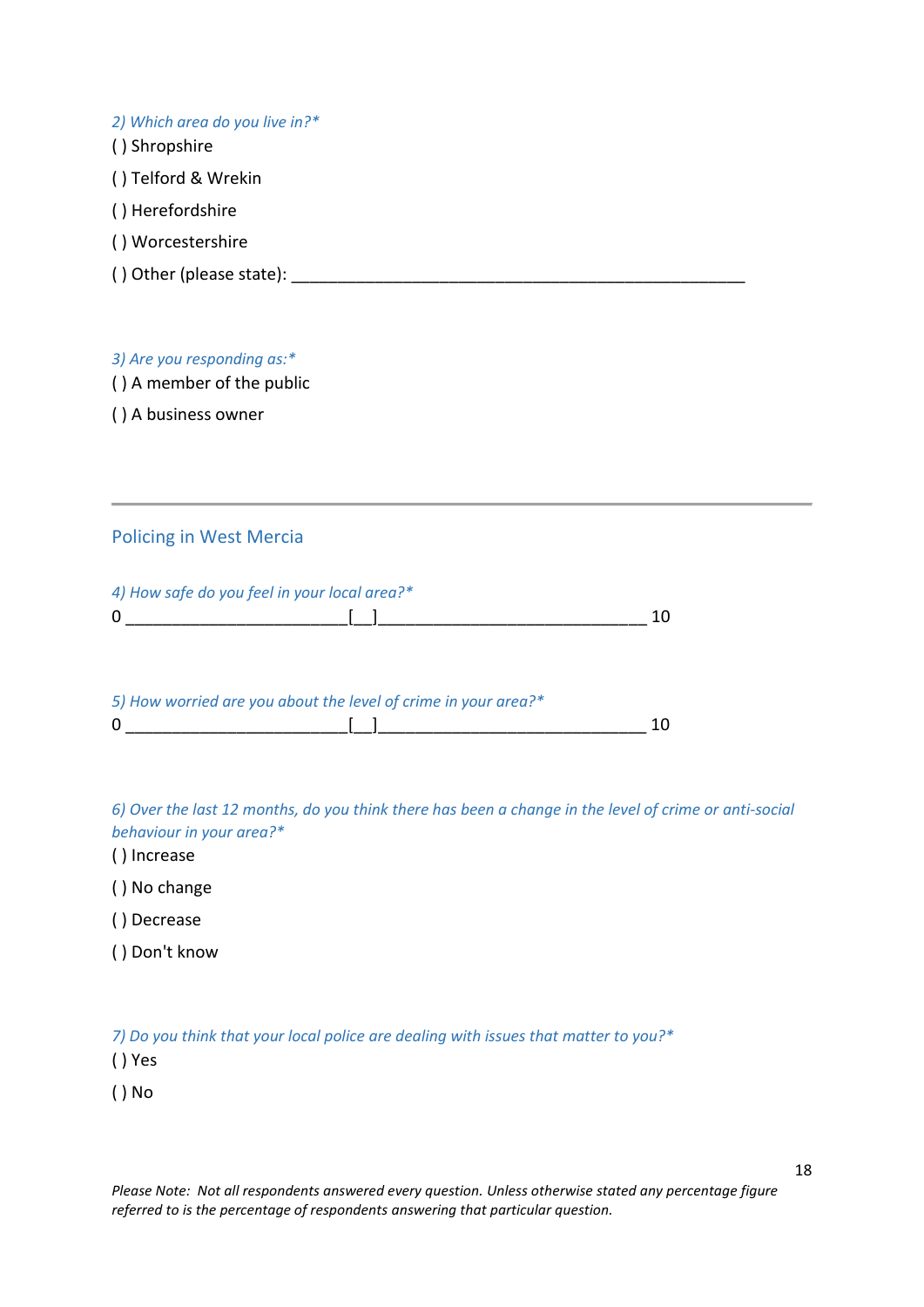#### 8) If no, please say why.

\_\_\_\_\_\_\_\_\_\_\_\_\_\_\_\_\_\_\_\_\_\_\_\_\_\_\_\_\_\_\_\_\_\_\_\_\_\_\_\_\_\_\_\_\_\_\_\_\_

|              | 10) How confident are you that you could access West Mercia Police in an emergency?*<br>-10 |
|--------------|---------------------------------------------------------------------------------------------|
| $\mathbf{0}$ | 11) How confident are you that you could access West Mercia Police in a non-emergency?*     |

#### *12) Which if any of the following issues do you think there is a problem with in your local areas?*

|                              | Not a<br>problem<br>at all | Not a<br>very big<br>problem | <b>Fairly</b><br>big<br>problem        | Very big<br>problem                    | Don't<br>know   |
|------------------------------|----------------------------|------------------------------|----------------------------------------|----------------------------------------|-----------------|
| Domestic burglary            | $\left[\right]$            | $[ \ ]$                      | $\begin{array}{c} \square \end{array}$ | $\left[ \ \right]$                     | $\left[\right]$ |
| Violent crime                | $[ \ ]$                    | $\left[\right]$              | $\Box$                                 | $\left[ \ \right]$                     | $\left[\right]$ |
| Anti-social<br>behaviour     | $\left[\right]$            | $\lceil$                     | $\left[\right]$                        | $\Box$                                 | $\left[\right]$ |
| Vehicle crime                | $\left[\right]$            | $\Box$                       | $\left[\right]$                        | $\Box$                                 | $\left[\right]$ |
| Rural crime                  | $[ \ ]$                    | $[ \ ]$                      | $\lceil$                               | $\left[\right]$                        | $[ \ ]$         |
| Road safety                  | $[ \ ]$                    | $\lceil$                     | $\left[ \ \right]$                     | $\left[\right]$                        | $\left[\right]$ |
| <b>Drugs</b>                 | $\left[ \ \right]$         | $\lceil$                     | $\left[\right]$                        | $\begin{array}{c} \square \end{array}$ | $\left[\right]$ |
| Criminal<br>damage/vandalism | $[ \ ]$                    | $\left[\right]$              | $\left[\right]$                        | $\left[\right]$                        | $[ \ ]$         |

*Please tick only one box in each row.\**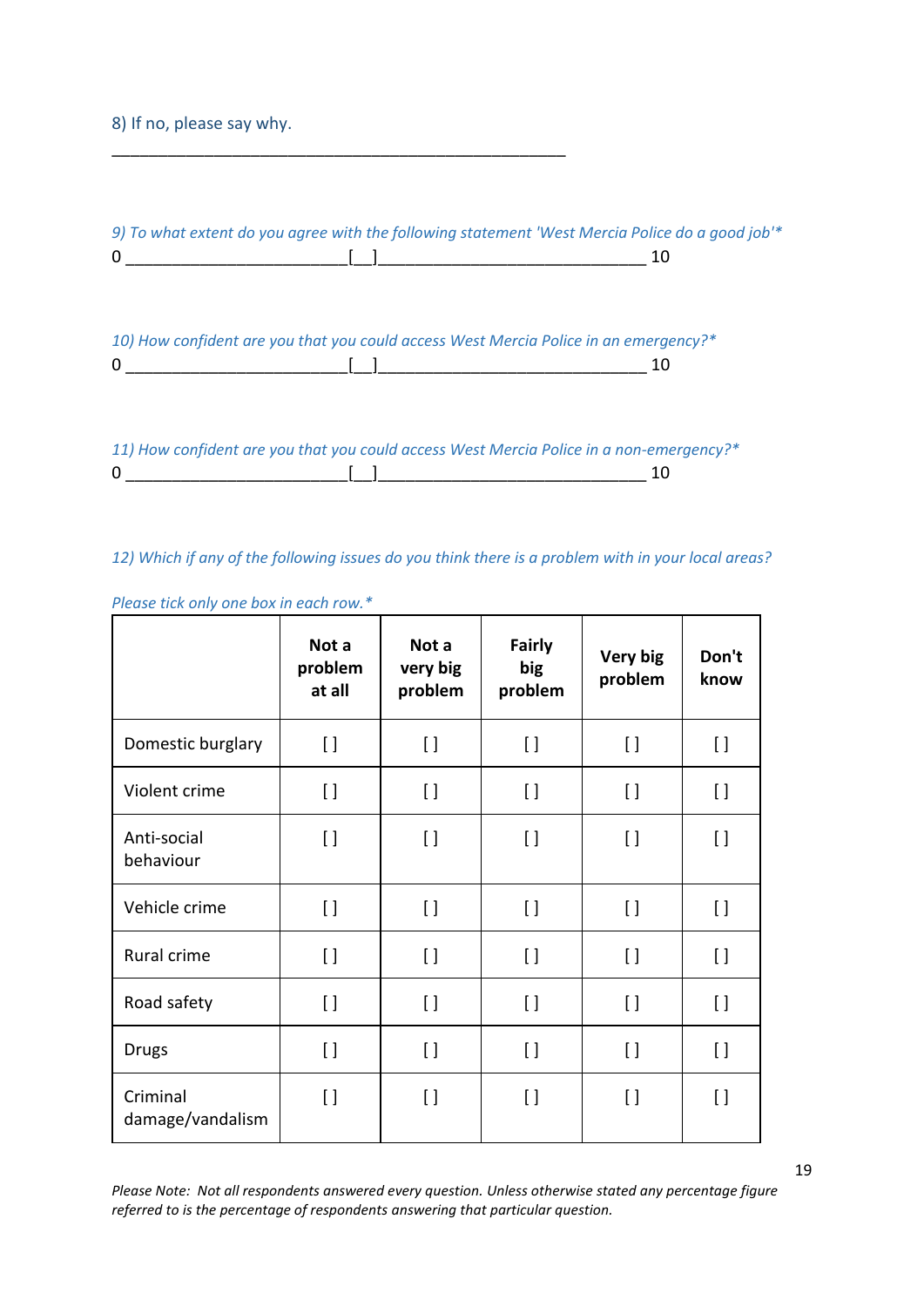| <b>Business crime</b>           | l I |    | U                  | [] |              |
|---------------------------------|-----|----|--------------------|----|--------------|
| Cyber crime                     | [ ] |    | []                 | [] | $\mathsf{L}$ |
| Exploitation of<br>young people | []  | [] | $\left[ \ \right]$ | [] | []           |
| Knife crime                     | [ ] |    | $\lceil$ $\rceil$  | [] |              |
| Domestic abuse                  |     |    |                    | IJ |              |

*13) How satisfied are you with the level of police presence in your community?\** 0 \_\_\_\_\_\_\_\_\_\_\_\_\_\_\_\_\_\_\_\_\_\_\_\_[\_\_]\_\_\_\_\_\_\_\_\_\_\_\_\_\_\_\_\_\_\_\_\_\_\_\_\_\_\_\_\_ 10

*14) In the past 12 months, do you feel that there has been a change in the level of policing in your area?\**

( ) Increase

( ) About the same

( ) Decrease

( ) Lived in the area for less than a year

*15) What is the key community safety issue/priority that concerns you the most in your local area?*

*The below priorities are ranked in no particular order. Please rank them in order with your highest priority at the top.\**

\_\_\_\_\_\_\_\_Anti-social behaviour

\_\_\_\_\_\_\_\_Road safety

\_\_\_\_\_\_\_\_Domestic abuse

\_\_\_\_\_\_\_\_Burglary and theft

Hidden crimes (cyber crime, modern slavery, human trafficking, fraud, child sexual exploitation)

\_\_\_\_\_\_\_\_Rural crime

Serious and organised crime (drug dealing, knife crime)

\_\_\_\_\_\_\_\_Preventing re-offending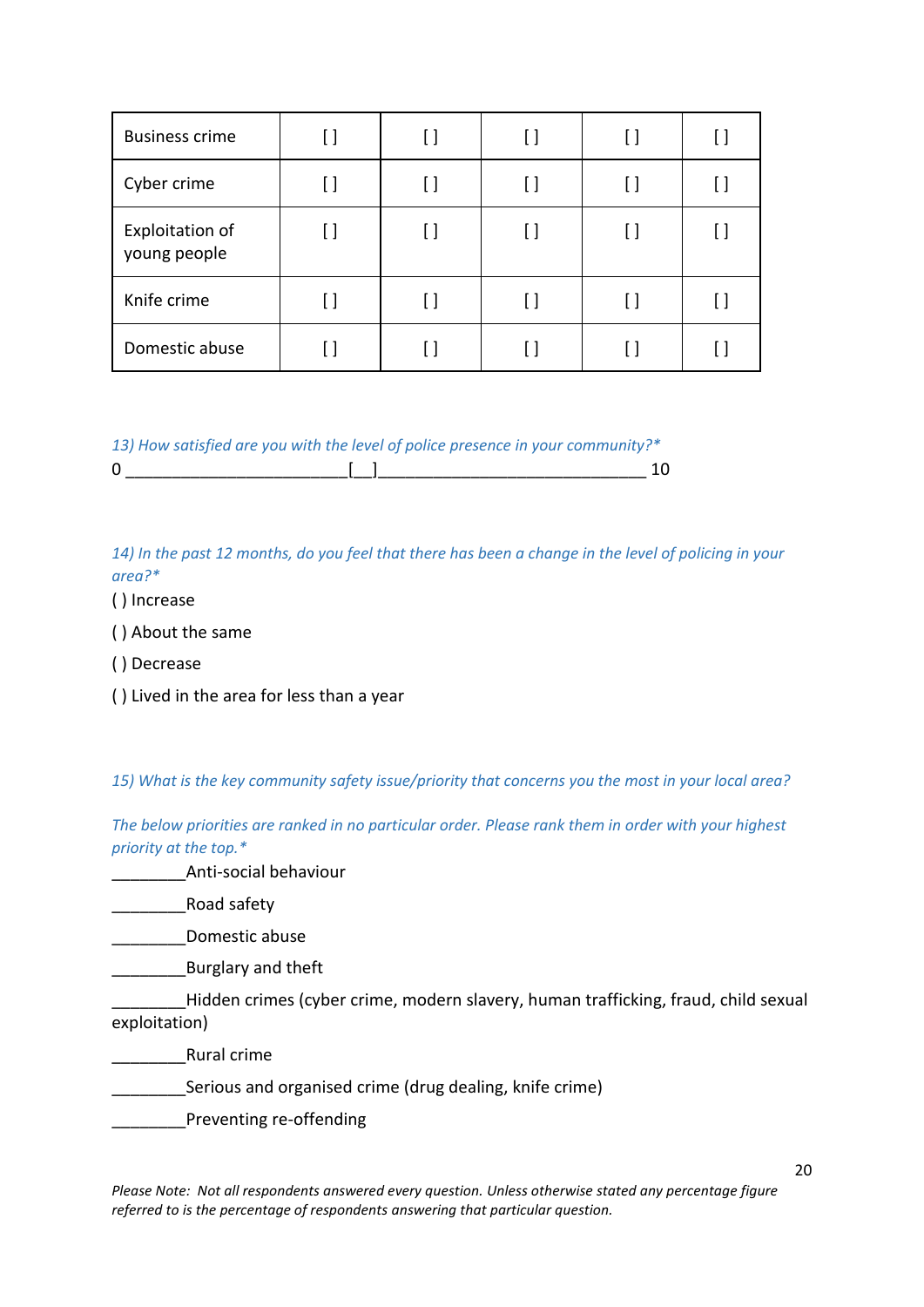\_\_\_\_\_\_\_\_Supporting victims

Police response (speed that officers respond to non emergency and emergency calls and incidents)

Police presence

| 16) Do you think you get value for money from West Mercia Police?* |  |
|--------------------------------------------------------------------|--|
|                                                                    |  |

#### **Council Tax**

Police and Crime Commissioner John Campion is responsible for setting the budget for policing in Herefordshire, Shropshire, Telford & Wrekin and Worcestershire. This also includes setting the council tax and how much you contribute.

*17) As Commissioner I have kept council tax increases for policing amongst the lowest in the country over the last four years. Spending your money wisely on an efficient and effective police service before asking you to pay any more will always be my priority.*

*COVID-19 has already had a significant impact on the economy, and it is likely to affect the funding streams for policing. If that impact on funding was to happen and it reduced the level of policing, would you be prepared to pay more in council tax to maintain existing levels of service in policing?\** ( ) Yes

( ) No

*18) If yes, by how much extra?*

*The below options are based on annual figures for a Band D property, see the table below for how that would affect other council tax bands.*

( ) £2.50 (1.11%) per year

( ) £5 (2.22%) per year

( ) £10 (4.44%) per year

( ) £15 (6.66%) per year

( ) £20 (8.88%) per year

Tax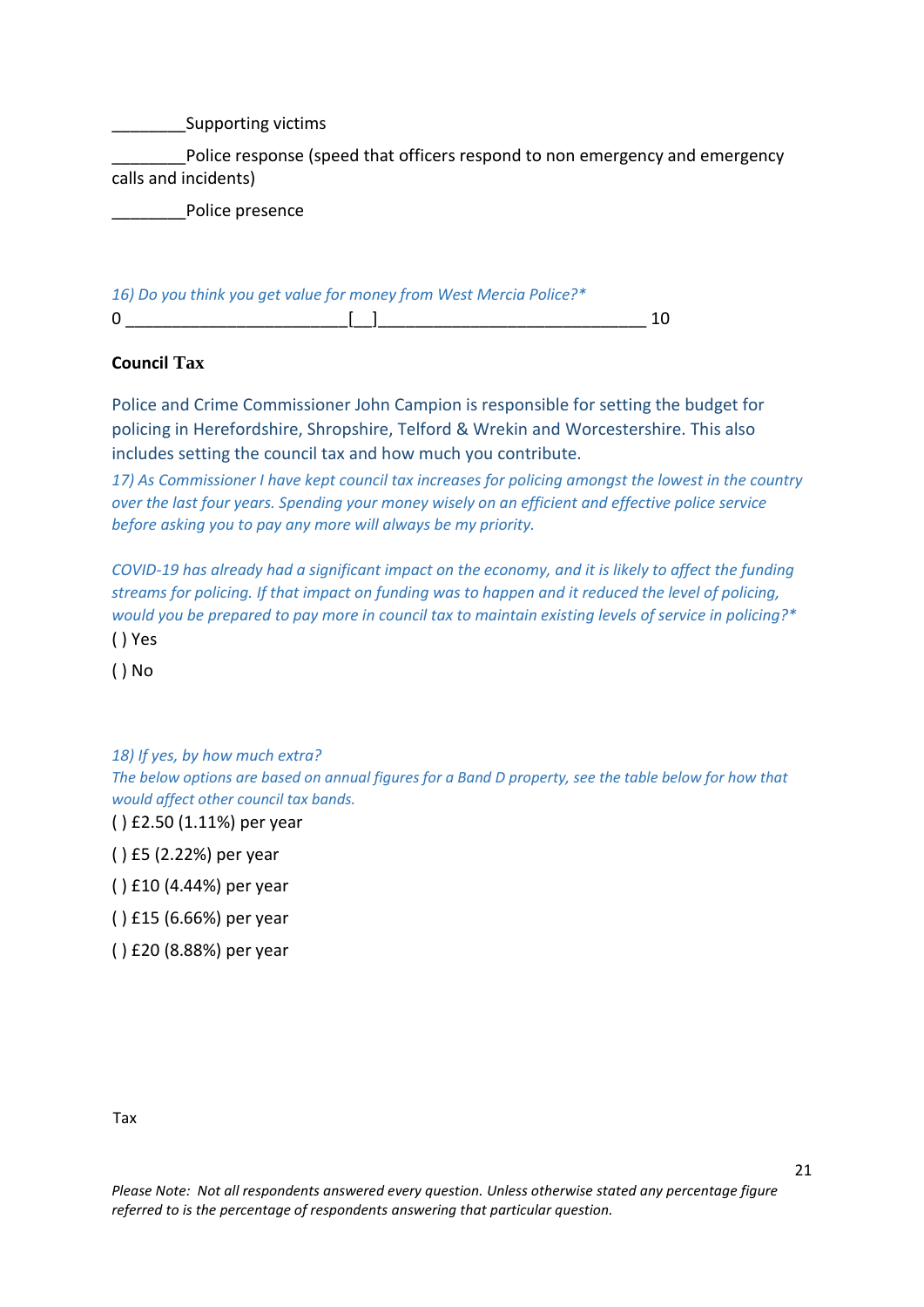| Band         | 1.11% | 2.22%  | 4.44%  | 6.66%  | 8.88%  |
|--------------|-------|--------|--------|--------|--------|
|              |       |        |        |        |        |
| A            | £1.67 | £3.33  | £6.67  | £10.00 | £13.33 |
| <sub>B</sub> | £1.94 | £3.89  | £7.78  | £11.67 | £15.56 |
| C            | £2.22 | £4.44  | £8.89  | £13.33 | £17.78 |
| D            | £2.50 | £5.00  | £10.00 | £15.00 | £20.00 |
| E            | £3.06 | £6.11  | £12.22 | £18.33 | £24.44 |
| F            | £3.61 | £7.22  | £14.44 | £21.67 | £28.89 |
| G            | £4.17 | £8.33  | £16.67 | £25.00 | £33.33 |
| H            | £5.00 | £10.00 | £20.00 | £30.00 | £40.00 |

*19) To help me understand what is important to you, I am giving you 100 tokens, which in this scenario equates to the budget available for policing. Using these tokens as money, please place values next to areas you would like to spend more or less on...*

*NB. The token value is displayed at the bottom to help you keep track of tokens used. This is not an exact science, but a useful guide.*

\_\_\_\_\_\_\_\_Visible policing

Reforming police IT and improving technology for officers and staff

\_\_\_\_\_\_\_\_Reducing re-offending

\_\_\_\_\_\_\_\_Crime prevention initiatives

\_\_\_\_\_\_\_\_Supporting victims

\_\_\_\_\_\_\_\_Police infrastructure and estates (i.e custody, equipment, police stations)

Resources to tackle road safety

\_\_\_\_\_\_\_\_Resources to tackle serious crimes (i.e. domestic abuse, sexual violence and child sexual exploitation)

20) Do you have any further concerns or issues you wish to highlight?

\_\_\_\_\_\_\_\_\_\_\_\_\_\_\_\_\_\_\_\_\_\_\_\_\_\_\_\_\_\_\_\_\_\_\_\_\_\_\_\_\_\_\_\_\_\_\_\_\_

NB. If your concerns exceed the number of characters, please send an email to [opcc@westmercia.pnn.police.uk](mailto:opcc@westmercia.pnn.police.uk)